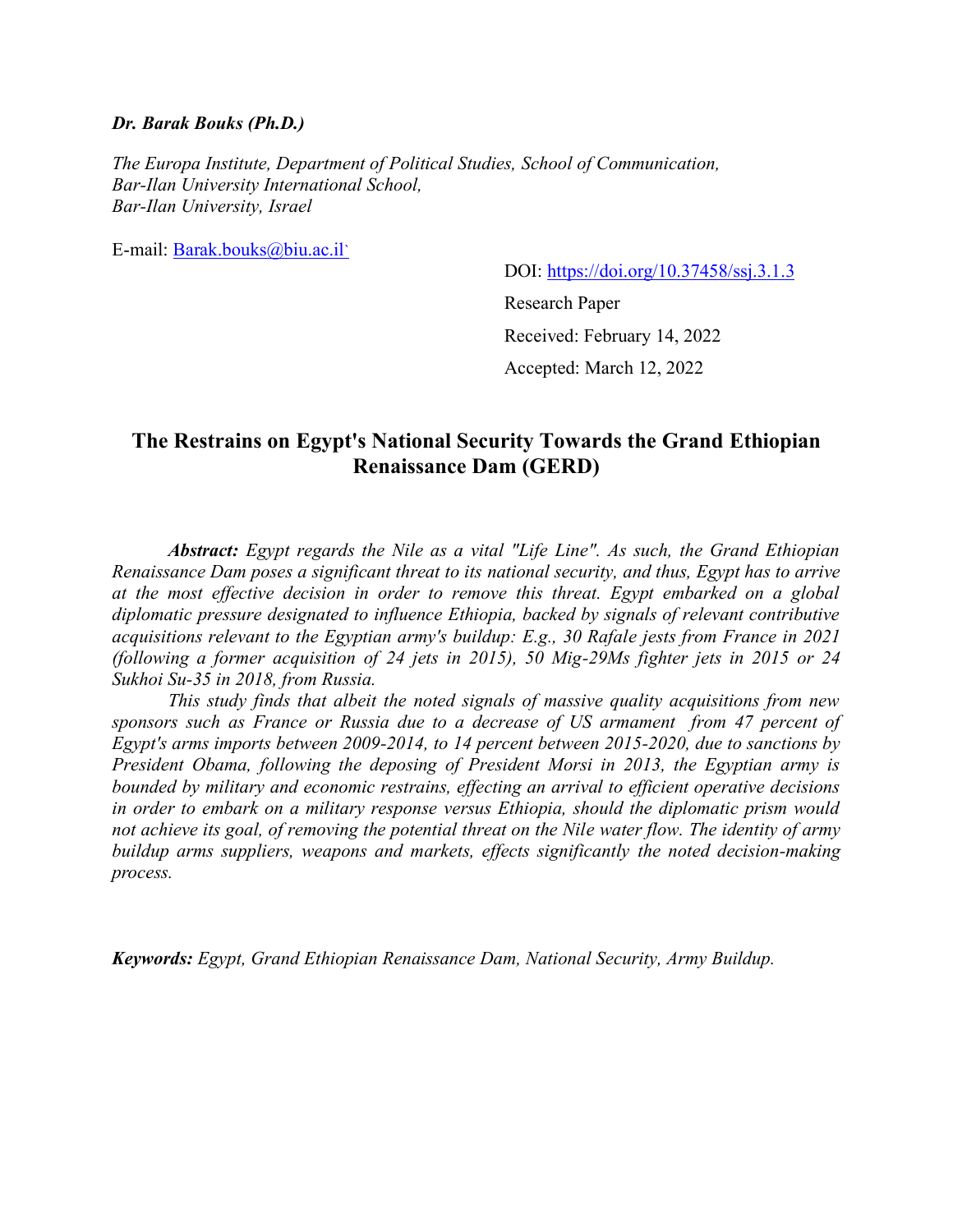### **1. Introduction:**

The Nile is considered as the "Life Line" of Egypt, since ancient times. As such, Egypt relates to any real or potential threat, as a potential conflict. Other water sources are scarce, and bound to be affected by climate changes, as noted by El-Nahry & Doluschitz (2010: 1498). Their study focused in the Egyptian coastal wetland ecosystems, such as salt marshes, which are particularly vulnerable to rising sea level. Rising sea levels are expected not only to effect sand dunes but fish catches in or near the northern lagoons, and the coastal zone (e.g., Alexandria) (El-Nahry & Doluschitz, 2010: 1505). The importance of preserving the Nile and its water quality, increases significantly, and thus the political sensitivity of Egypt.

Generally, decision makers calculate security interests in their policy making implementation, as an ability to allocate various resources according to any existing restrains. Egypt may refer to diplomacy in order to meet potential threats. Should the decision maker refer to military response, they ought to take into consideration some aspects: Egypt has to relay military units from arenas as the Libyan border, economic restrains as the army fulfills not only its military duties, but also civic projects and resources, etc.'.

This study will address the following research question:

*What Restrains Does Egypt have on Its National Security Towards the Grand Ethiopian Renaissance Dam (GERD)?*

This study will address some significant hypotheses which are arising from the noted question:

1. Egypt considers the Ethiopian GERD as a threat on its water sources hence, a threat on its national security.

2. As such, it will be willing to take any necessary decision in order to remove this threat, yet, it will be bound to military, economic and other restrains.

3. Egypt embarked on a global diplomatic pressure. Should the negotiations fail, it proclaims that a military option may be possible (which Egypt signals by accelerating relevant acquisitions visà-vis maneuvers etc.'). In reality, this option is bounded due to the noted restrains in hypothesis 2.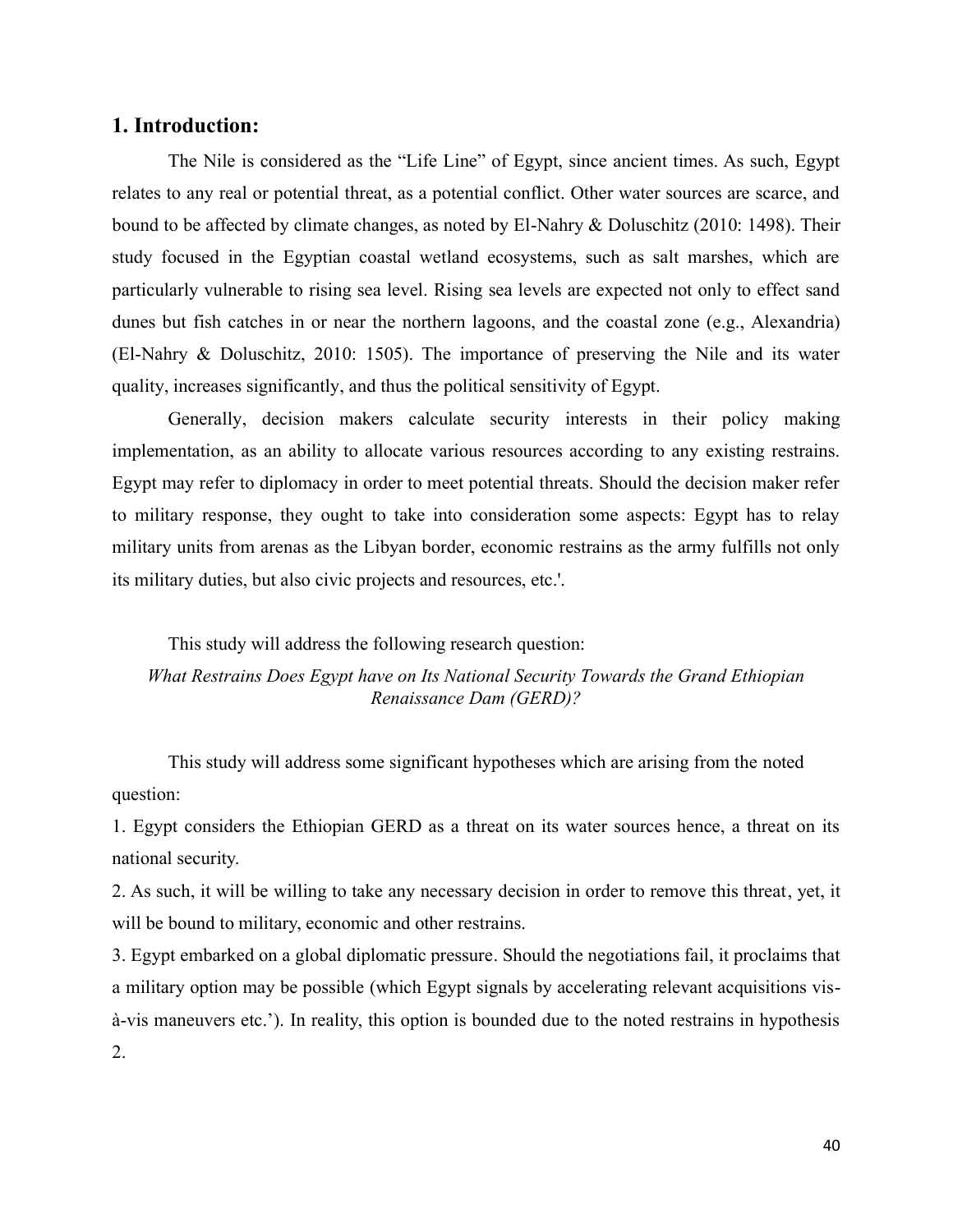4. Army buildup acquisitions are significant to the military option, and thus, it serves as an accelerator for choosing new suppliers, markets and weapons.

# **2 .The Grand Ethiopian Dam (GERD) Current Escalation :**

The case of the Grand Ethiopian Renaissance Dam (GERD) (as was formally known as the Millennium Dam), serves a significant test case designated to review the noted hypothesis<sup>1</sup>.



Throughout the 20's  $\&$  30's of the colonial 20<sup>th</sup> century era, Ethiopia began negotiating an imperial power concession to build a dam at the Blue Nile outlet from Lake Tana, while promising to allow Egypt and Sudan an increased irrigation of cotton (while financing the British Nile Valley administration) (McCann, 1981: 667).

As an upriver country it has the most power and an ability to cause environmental impacts on downriver countries as Egypt and Sudan, as their economy, agriculture and water sources are dependent of any project constructed by Ethiopia. All of parties are aware of that while negotiating future water rights.

The construction of a massive Grand Ethiopian Renaissance Dam and Hydroelectric power stations along the Blue Nile River, began in 2011. It is located about 40 km east of Sudan. In July 2020, Ethiopia accelerated a filling process of the dam's reservoir, due to the oncoming rainy season.

<sup>1</sup> Grand Ethiopian Renaissance Dam Project, Benishangul-Gumuz, Water Technology. Available At: <https://www.water-technology.net/projects/grand-ethiopian-renaissance-dam-africa/>

<sup>(</sup>Downloaded: February 7, 2022).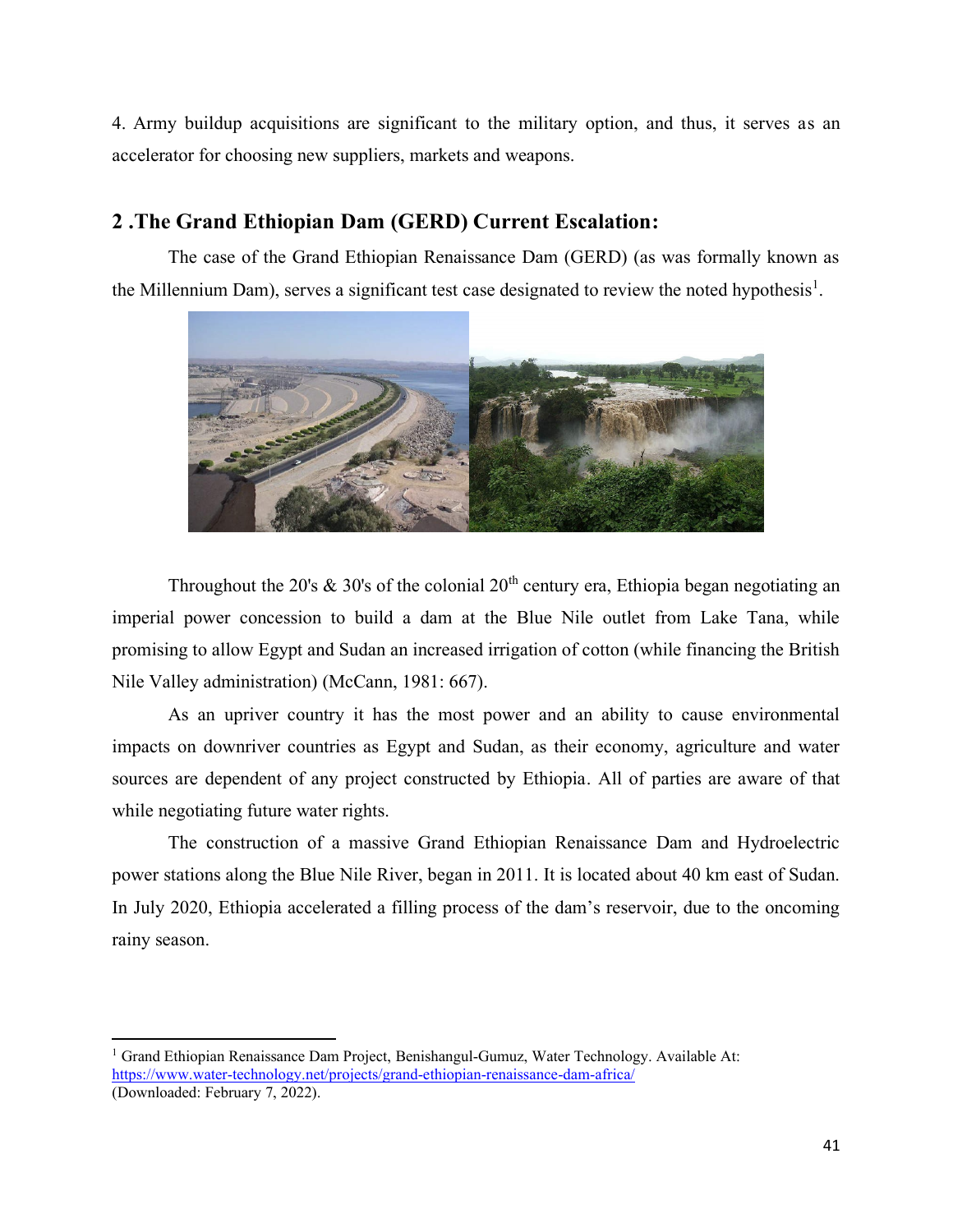In June 2021, Egypt had acknowledged receiving a formal notification from Ethiopia noting it had reached a targeted second filling of the dam. Egypt objected and allied with Sudan as the country is also dependent in the Nile<sup>2</sup>.

In early October 2021, the U.N Security Council had issued a statement calling for "A mutually acceptable and binding agreement", on the GERD. Egypt (as Sudan), responded positively, yet, Ethiopia said it will not recognize any claim raised on the basis of the aforementioned statement. As the mediations did not succeed, albeit interventions on behalf of the US, the African Union (and member countries as Tunisia) are making an effort to mediate the project continues to move forward. It is already reached the targeted second filling on July 19, 2021, while there were unusually heavy rainfalls during this rainy season in Ethiopia (Maher,  $2021)^3$ .

## **3. Egypt's National Security Restrains:**

As the Egyptian decision makers calculated their national security options, they have to relate to the following prisms: Security and Economy. Since the toppling of President Muammar Al-Gaddafi, The Western Libyan border became a source of instability. Although the army had to allocate some units to combat ISIS in the Sinai Peninsula, the Libyan border, is considered as a significant arena demanding a relevant array of military units.

The army takes into consideration in its regular activities, notwithstanding a declaration of war, its budget which is the basis of any armament, day to day activities, or specific allocation of troops for a designated mission. Notwithstanding, should the army be invested in civilian economic projects, that can be influenced by the costs of war.

## **3.1 Libya:**

A significant restrain on the Egyptian army's decision-making process, prior to any war option, is allocating resources from the Western Libyan border. As a disarrayed formal Libyan

<sup>2</sup> Economy of Ethiopia, Britannica. Available At: <https://www.britannica.com/place/Ethiopia/Economy#ref1247424> (Downloaded: February 7, 2022).

<sup>&</sup>lt;sup>3</sup> The Struggle between Ethiopia and Egypt Escalates: The Filling of the Renaissance Dam had Begun for the Second Time (Hebrew), Maariv/Reuters. Online Available July 19, 2021. Available At[: https://www.maariv.co.il/news/world/Article-854014](https://www.maariv.co.il/news/world/Article-854014) (Downloaded: February 7, 2022).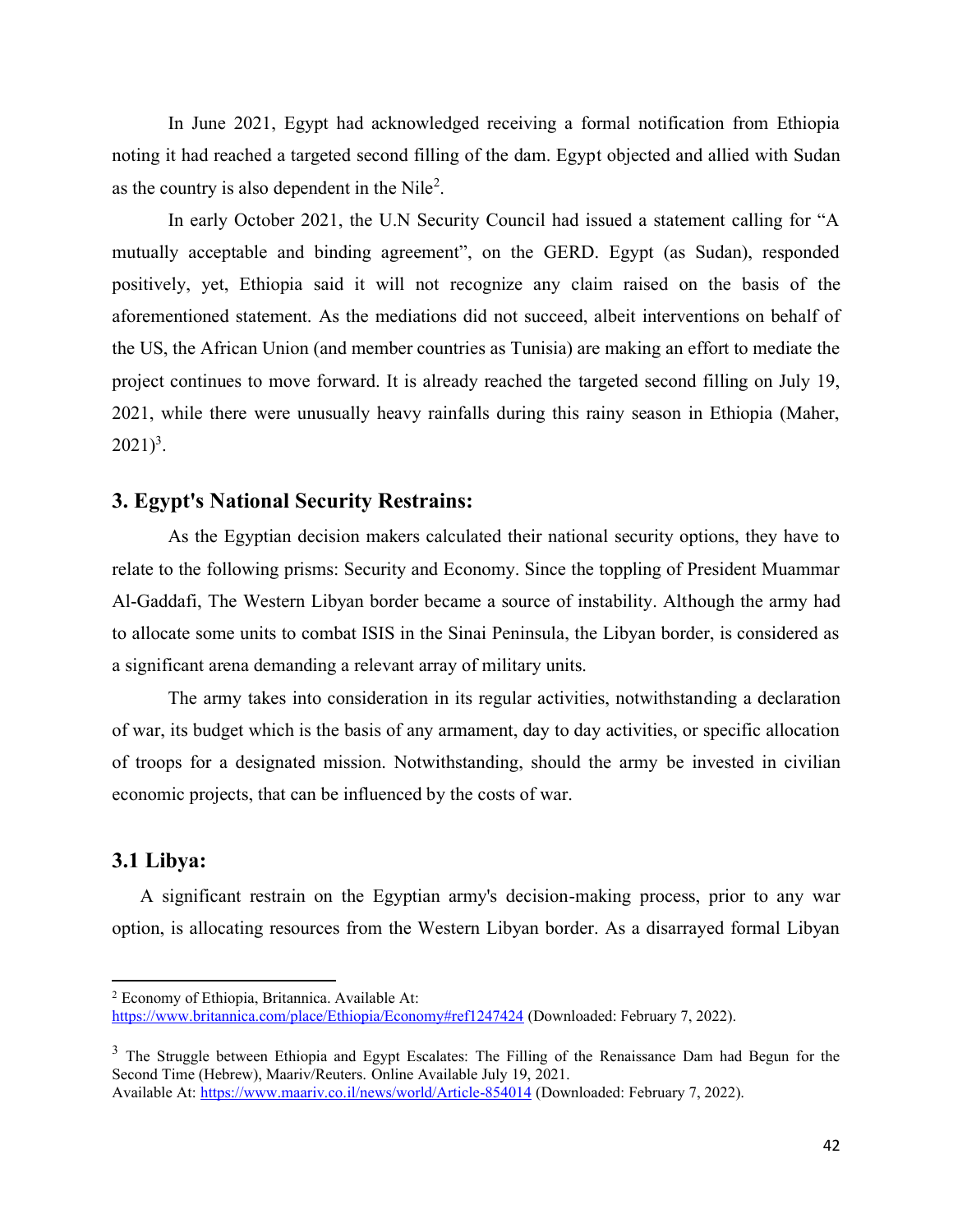army can no longer serve as a security force, in favor of a war-torn country, Egypt had to allocate resources to secure this Western border.

Hüsken, (2017: 897-915), noted that following the Arab-Spring revolution in Libya, smuggling among Egyptian- Libyan borderland Bedouin increased. This tribe is not the only smuggling group, as Following President Muammar Al-Gaddafi era, a prolonged civil-war contributed to tribal defiance over any central rule. The Egyptian army probably monitored and arrived at operative conclusions from previous cases, as the Tuareg tribe, which infiltrated the Libyan border, and advanced towards Chad and Mali, causing calamity as it collaborated with Al-Qaeda elements in the Sahel & Maghreb in order to control oil wails while damaging the local economy (Bouks, 2014). As Libya is enduring a stabilization process, should the western border be secured, then Egypt may relay relevant forces in favor of different tasks, as the Grand Ethiopian Renaissance Dam.

## **3.2 The Economic Involvement of the Egyptian Army**

One would relate to an army through a prism of security, yet, in Egypt, the military serves as a key protagonist in the economy. At the end of President Mubarak's era in 2011, there were army-controlled supermarkets, hotels, and the food industry. Advantages as tax exemption and cheap labor (soldiers), served as rationale explanatory of this military-economy combination.

Under President Al-Sisi's rule, the army is responsible for economic endeavors as widening the Suez Canal, is a partner with civil contractors (industrial zone and a harbor across the canal), and is involved in governmental constructions, roads and buildings (as a national initiative to build 1 million apartments across Egypt). Its officers serve as board directors or own private ventures. There is a shortage in basic commodities in 2016, due to a lack of foreign currency. The army sold subsidized food packages, provided baby food powder through pharmacies. All of the noted, can serve as a significant restrain prior to any decision to embark on any escalation.

## **4. We can Relate to Two Parallel Egyptian Political Lines:**

- 1. Diplomacy.
- 2. Military Response.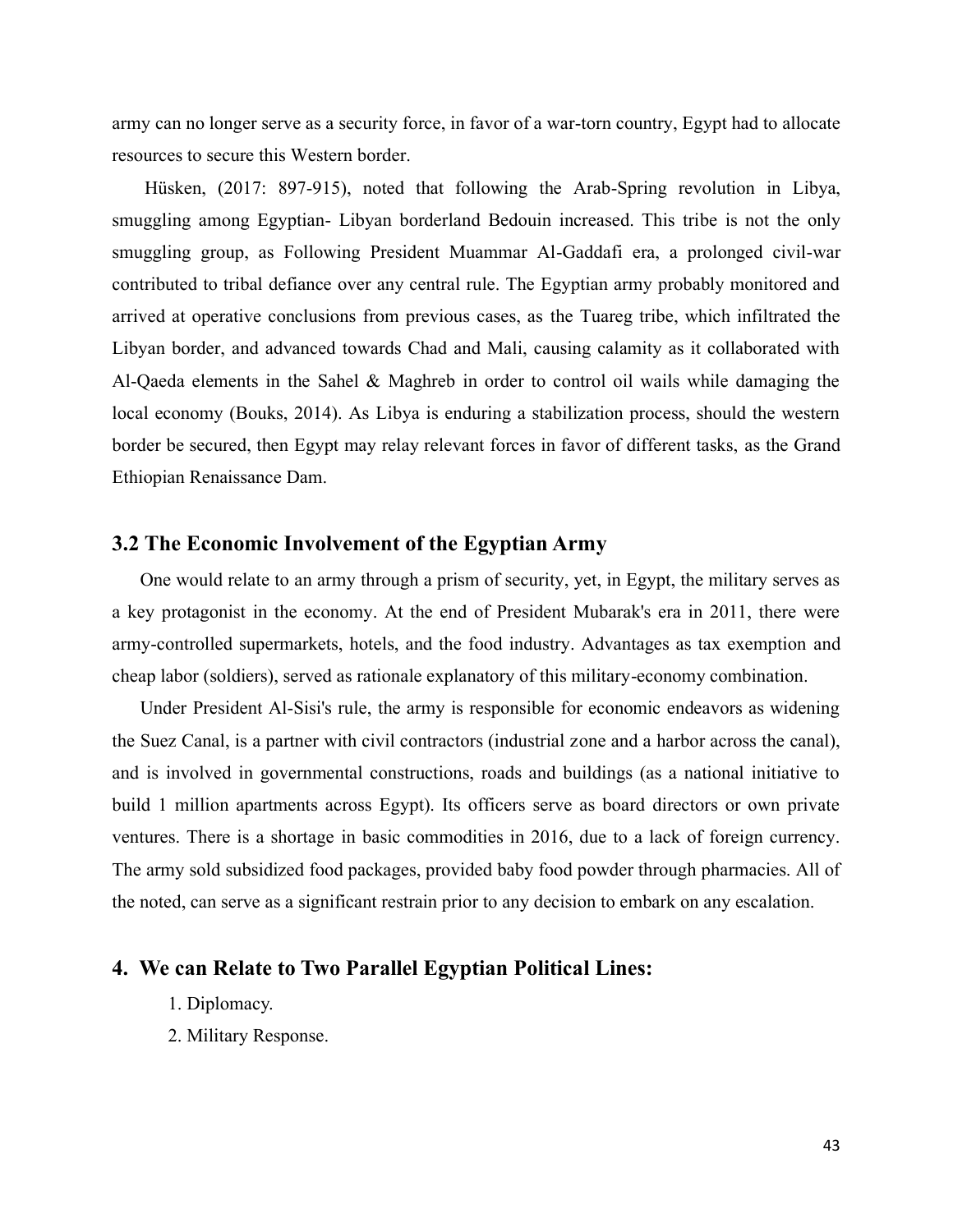1. The Diplomatic Prism: Is consisted of negotiations by key Egyptian governmental figures as Egypt's Water Resources and Irrigation Minister, Mohamed Abdel Aati, who promoted diplomatic negotiation with relevant parties as Inger Andersen, in order to illuminate the UN Environment Program official, with challenges that the Egyptian irrigation system is facing. On the other hand, Mr. Aati sent his Ethiopian counterpart a formal letter denouncing Ethiopia as violating an agreement from 2015, according to which any development of the GERD has to be based on mutual understandings or else it is violation of the law.

Other officials as the Egyptian Foreign Minister Sameh Shoukry, met his Sudanese counterpart Mariam al-Sadiq al Mahdi, in order coordinate positions prior to a discussion at the UN security council. The Egyptian president Abdel Fattah El-Sisi, attempted to arrive at some arrangements regrading water division, yet did not succeed. He also requested the African Union to intervene (in a meeting with the union's chairman from Congo, Felix Tshisekedi) (Cogosovski, 2021).

2. Military Response: Egypt and Sudan maneuvered jointly in June, 2021. The exercise was titled "Guardians of the Nile". It was the third exercise in two years. Equivalently, Egypt issued a series of announcement, culminating with president Al-Sisi, who warned Ethiopia that "The Nile is a red line!" (Bar-El, 2021). Throughout 2021, Egypt bought 30 Rafale fighter jets from France, in a 4.5 billion dollars contract (following a former acquisition of 24 Rafale jest, in 2015). Through this buildup Egypt signals countries which may be in conflict, of its possible military retaliation to what is considered as a threat on Egyptian national security<sup>4</sup>.

These acquisitions are relevant to the Egyptian army buildup as a whole, vis-à-vis the quality of the traditional weaponry, as the former arms suppliers were diversified. The army does not acquire U.S. weapons, in favor of newer transactions with other sponsors. The last U.S. sale was of 20 F-16Cs in 2010. Following the elections which were followed by deposing of President Morsi in 2013 (as a consequence of the Arab Spring and the resignation of President Mubarak in 2011), President Obama's administration froze a significant sale of aircrafts, tanks

<sup>&</sup>lt;sup>4</sup> Egypt Acquires 30 Additional Rafale Fighters, Dassault Aviation. Online Available May 4, 2021. Available At: <https://www.dassault-aviation.com/en/group/press/press-kits/egypt-acquires-30-additional-rafale-fighters/> (Downloaded: February 7, 2022);

<sup>&</sup>quot;Egypt to Buy Rafale Fighter Jets Worth \$4.5bn from France", Al-Jazeera. Online Available May 4, 2021. Available At: <https://www.aljazeera.com/news/2021/5/4/egypt-buys-dozens-of-rafale-fighter-jets-worth-4-5bn-from-france> (Downloaded: February 7, 2022).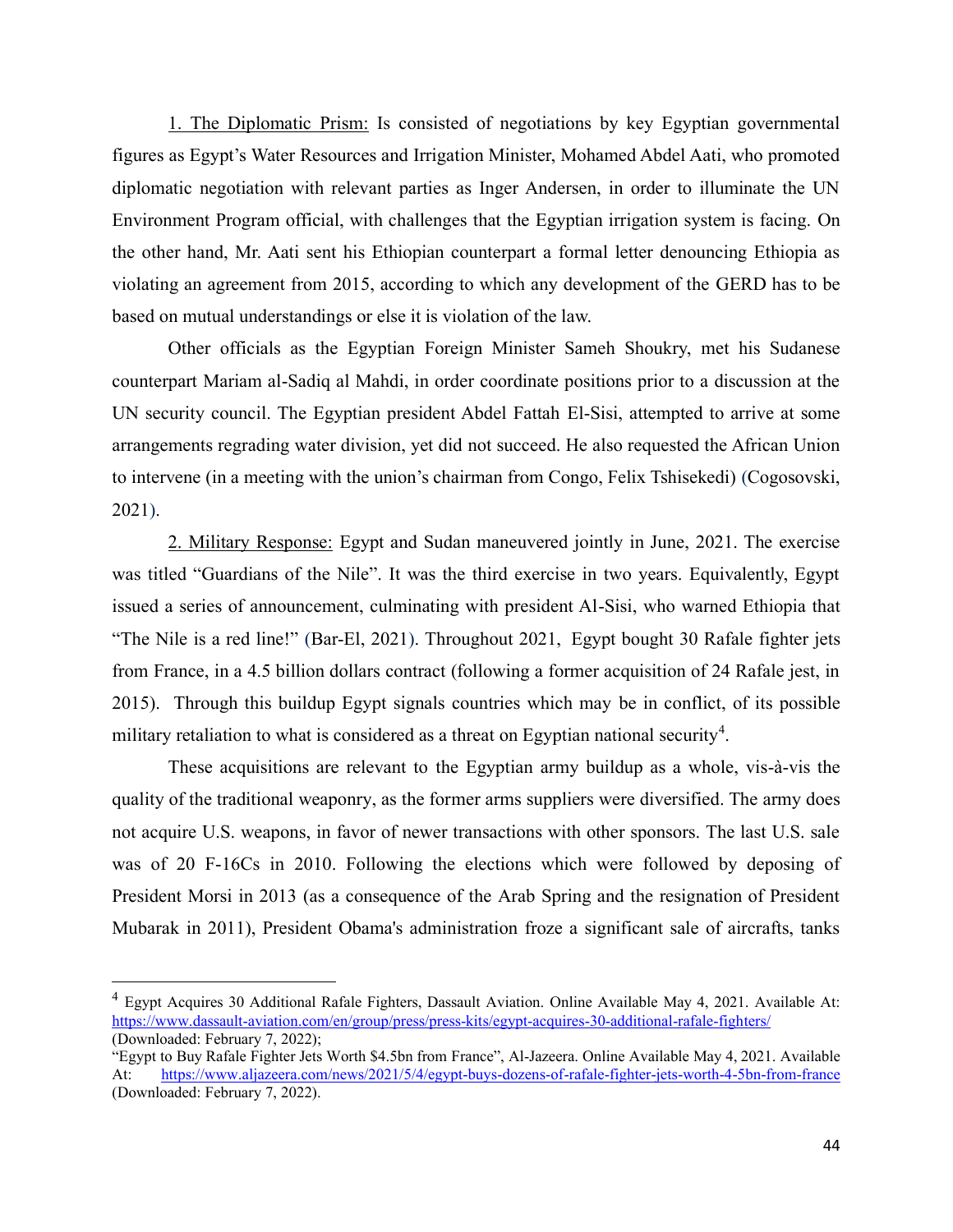and missiles to Egypt for several years (e.g., denying advanced armaments as the AIM-120C airto-air missiles).

It caused a dramatic shift from 47 percent of Egypt's arms imports between 2009-2014 (President El-Sisi's era) to 14 percent between 2015-2020. In order to compensate this decrease of quality armament, other countries as Russia became suppliers of the Egyptian army 50 Mig 29 Ms, fighter Jets, which were procures in 2015 from Russia, as well as 24 Sukhoi Su-35 in 2018 (Bowman, et.al., 2021; Defenseworld.Net, November 27, 2021).



# *Figure 1 indicates the decrease in percentage of the Egyptian army buildup based on US. Weapon acquisitions, between 2009-2020. We can notice a significant decrease from 2014.*

The new army buildup, has to present equivalent or even more, quality acquisitions in order to portray an effective signal to potential rivals of Egypt. There are high relevant abilities in the newly acquired MiG-29Ms which are equipped with an OLS-UE Infrared Search and Track (IRST) capable of detecting enemy aircraft by their infrared signature, plus sophisticated PPK targeting pod comprising thermal imager systems and laser rangefinders allowing the employment of precision-guided munitions. The addition of Sukhoi Su-35 fighter jets to this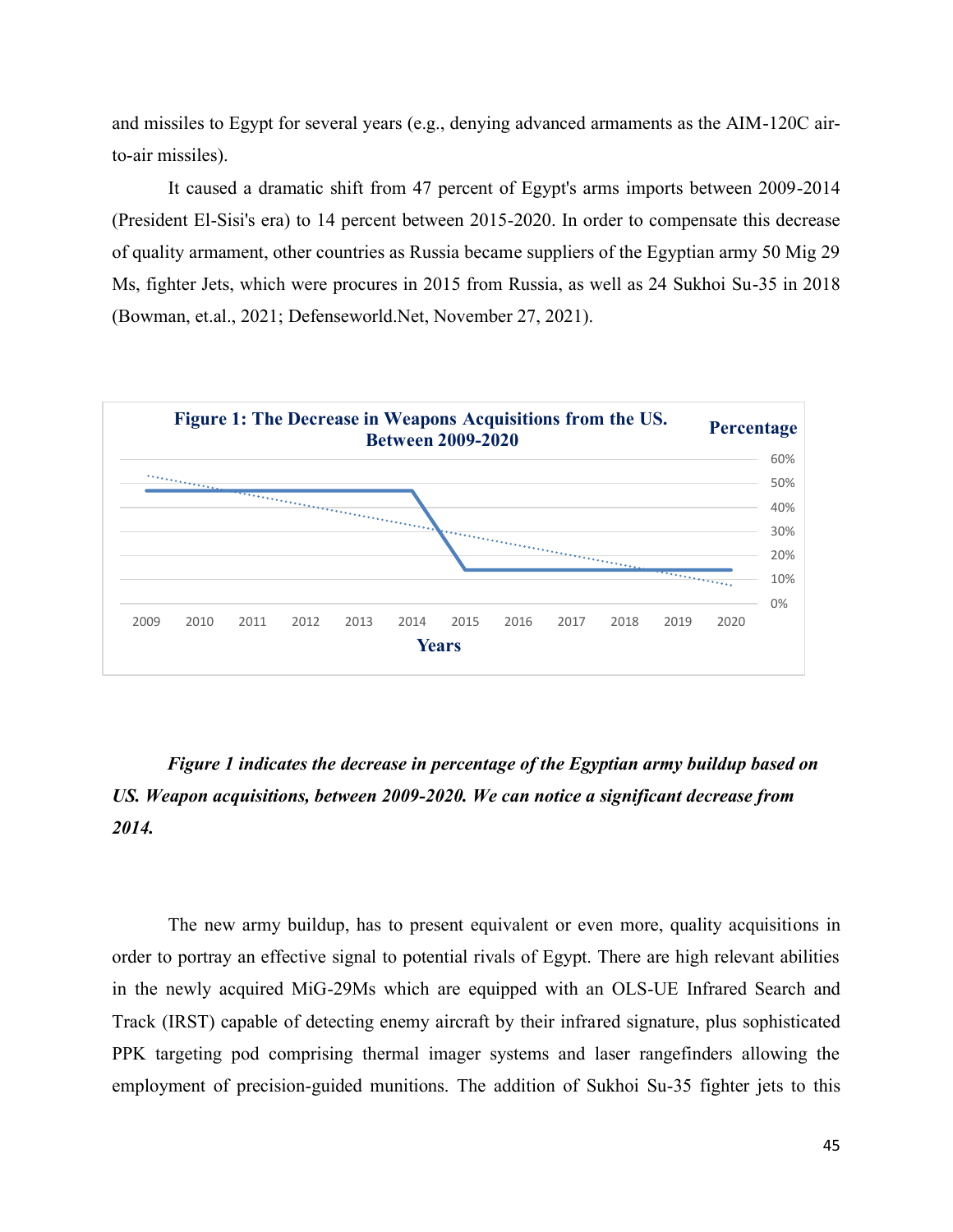array, is an added value due to its new features as an Irbis phased array radar with a range of 400km and powerful AL-41F1S engines (14,500 kg of thrust), with thrust vectoring control. In addition, there is a significant contribution to this fighter jet's maneuvers, in the ability to carry the R-27 air-to-air missiles and the R-77-1 RVV-SD active radar-guided missile (Defenseworld.Net, November 27, 2021

Egypt signals with this buildup, it can potentially embark on a preemptive maneuver towards any threat. As it is equivalent to the diplomatic negotiations of the Grand Ethiopian Renaissance Dam (GERD), the meaning it clear.

Although the US. recently approved a massive arms sale to Egypt valued at 2.5 billion \$, defining Egypt as "a major non-NATO ally country that continues to be an important strategic partner in the Middle East", it does not indicate a new policy by president Biden. His administration allocated 1.4 billion \$ in bilateral military assistance for Cairo, exactly as the previous year. Congressional democrats urged the administration not to release a much smaller package of military assistance which was withheld last year due to a demand that Cairo will improve its human rights conditions. Cairo had been given a dead line until January  $30<sup>th</sup> 2022$ , to meet these demands. It was met by a decision to cancel a 130 million \$ in military aid to Egypt over these issues. Egypt continued with the pattern of signing arms deals with new suppliers as the South-Korean Hanwha Defense, to supply K9 self-propelled howitzers and other support vehicles to Egypt, yet, one has to take into consideration that the US. is one of South-Korea's significant arms suppliers. One may interpret this in both ways: Either the US may interfere, or may use South-Korea as a third country and thus, may revive its former status as a significant suppler to Egypt as was following the Egyptian Israeli peace treaty<sup>5</sup>.

<sup>&</sup>lt;sup>5</sup> Al-Jazeera, (January 26, 2022). US approves \$2.5bn arms sale to Egypt, despite rights concerns, Al-Jazeera News Human Rights. Available At:

<https://www.aljazeera.com/news/2022/1/26/us-approves-2-5bn-arms-sale-egypt-despite-rights-concerns> (Downloaded: February 7, 2022);

Al-Jazeera, (January 29, 2022). US cancels \$130m military aid for Egypt over rights concerns, Al-Jazeera News Human Rights. Available At[: https://www.aljazeera.com/news/2022/1/29/us-halts-egypt-military-aid-over-rights](https://www.aljazeera.com/news/2022/1/29/us-halts-egypt-military-aid-over-rights-after-huge-arms-sale)[after-huge-arms-sale](https://www.aljazeera.com/news/2022/1/29/us-halts-egypt-military-aid-over-rights-after-huge-arms-sale) (Downloaded: February 6, 2022);

Kim, Brian & Agnes Helou, (February 7, 2022). Egypt inks \$1.7 billion deal for K9 howitzers from South Korea, Israel Defense- Land. Available At:

[https://www.defensenews.com/land/2022/02/01/egypt-inks-17-billion-deal-for-k9-howitzers-from-south-korea](https://www.defensenews.com/land/2022/02/01/egypt-inks-17-billion-deal-for-k9-howitzers-from-south-korea/)[/](https://www.defensenews.com/land/2022/02/01/egypt-inks-17-billion-deal-for-k9-howitzers-from-south-korea/) (Downloaded: February 7, 2022).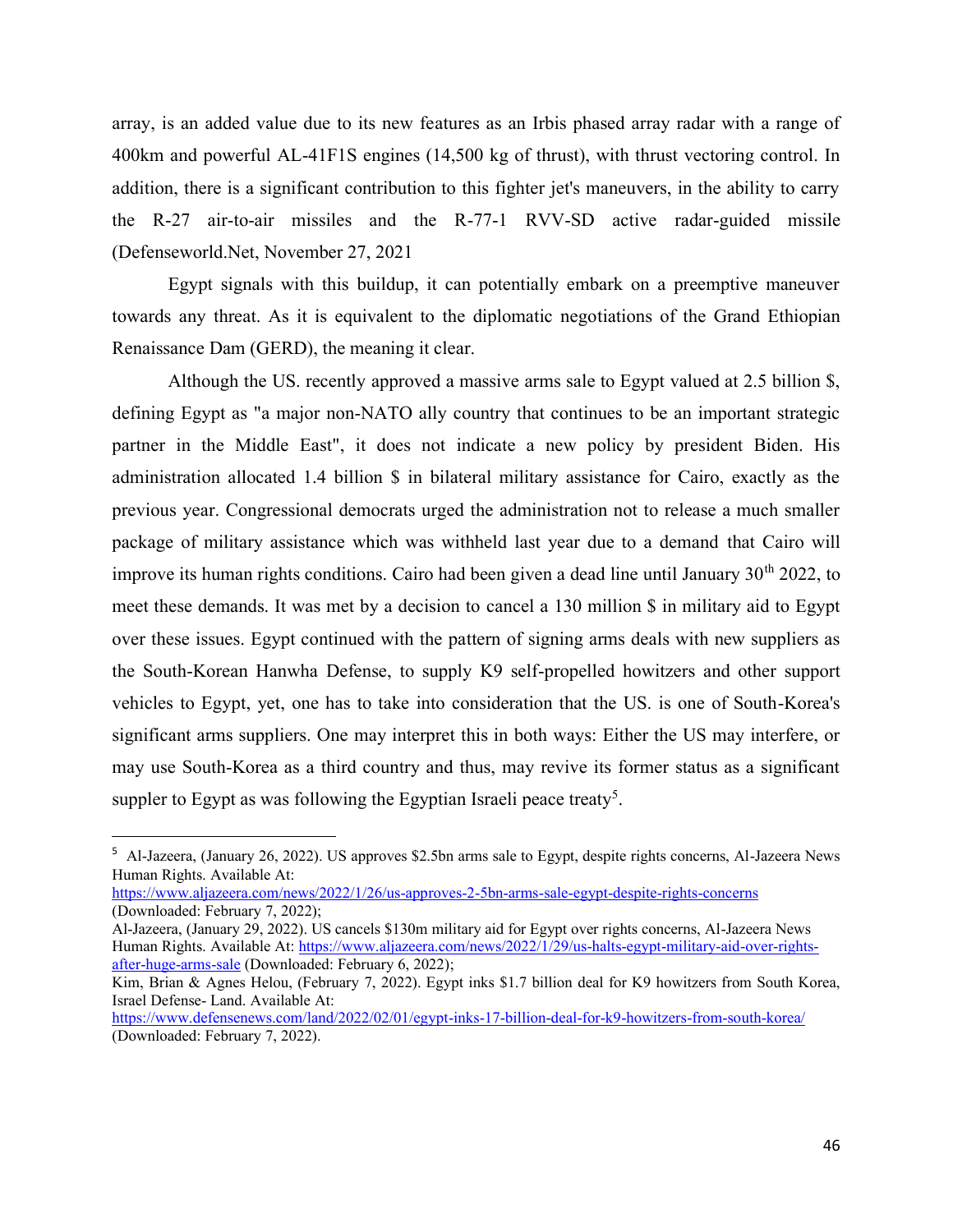## **4. Conclusions:**

According to this study, Egypt does consider the Ethiopian GERD as a threat on its water sources and on its national security.

Secondly, albeit proclamations to take any necessary decision in order to remove this threat, there are military, economic and other restrains, that will moderate any offensive.

Third, Egypt embarked on a global diplomatic pressure, which may produce positive results, as a military option will produce significant implications to various aspects of Egyptian economy and society. Egyptian signals of accelerating relevant acquisitions vis-à-vis military maneuvers are bounded in reality, due to the noted restrains in hypothesis 2.

To conclude, we cannot consider any cancellation of the US sanctions linked to human rights improvement in Egypt, yet, an option of a third-party supplier (as South-Korea), is more than feasible. This will affect the massive Egyptian army buildup acquisitions in some manner through former, yet, more new weapons through suppliers from new markets (Hypothesis 4).

#### **References**

Al-Jazeera, (May 4, 2021). Egypt to Buy Rafale Fighter Jets Worth \$4.5bn from France, Al-Jazeera. Available At: [https://www.aljazeera.com/news/2021/5/4/egypt-buys-dozens-of-rafale-fighter-jets-worth-4-5bn-](https://www.aljazeera.com/news/2021/5/4/egypt-buys-dozens-of-rafale-fighter-jets-worth-4-5bn-from-france)

[from-france](https://www.aljazeera.com/news/2021/5/4/egypt-buys-dozens-of-rafale-fighter-jets-worth-4-5bn-from-france) (Downloaded: February 7, 2022).

Al-Jazeera, (January 26, 2022). US approves \$2.5bn arms sale to Egypt, despite rights concerns, Al-Jazeera News Human Rights. Available At: [https://www.aljazeera.com/news/2022/1/26/us-approves-2-5bn-arms-sale-egypt-despite-rights](https://www.aljazeera.com/news/2022/1/26/us-approves-2-5bn-arms-sale-egypt-despite-rights-concerns)[concerns](https://www.aljazeera.com/news/2022/1/26/us-approves-2-5bn-arms-sale-egypt-despite-rights-concerns) (Downloaded: February 7, 2022).

Al-Jazeera, (January 29, 2022). US cancels \$130m military aid for Egypt over rights concerns, Al-Jazeera News Human Rights. Available At: [https://www.aljazeera.com/news/2022/1/29/us-halts-egypt-military-aid-over-rights-after-huge](https://www.aljazeera.com/news/2022/1/29/us-halts-egypt-military-aid-over-rights-after-huge-arms-sale)[arms-sale](https://www.aljazeera.com/news/2022/1/29/us-halts-egypt-military-aid-over-rights-after-huge-arms-sale) (Downloaded: February 7, 2022).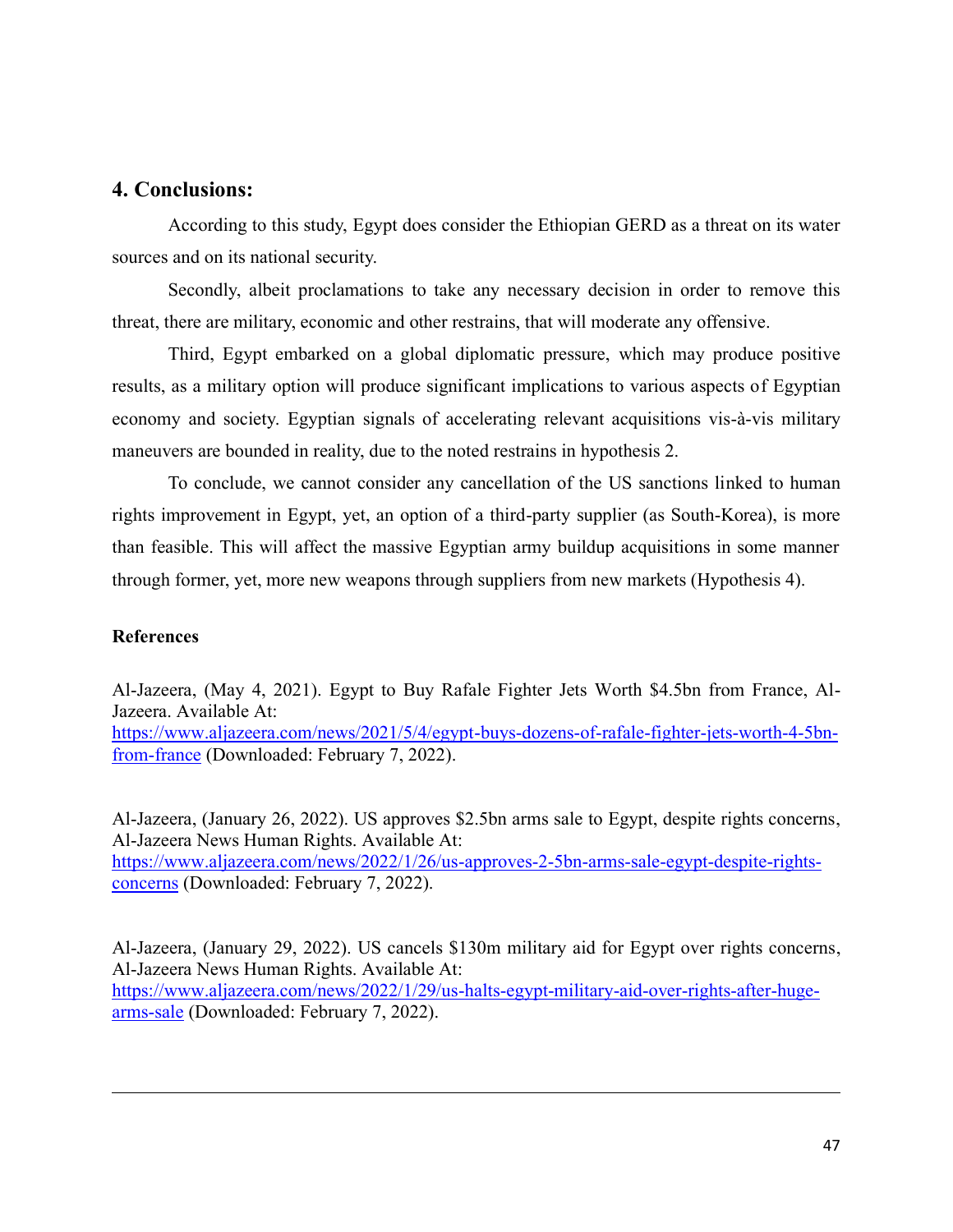Bar-El, Z. (June 3, 2021). Egypt vs. Ethiopia: The Water That Can Set Fire in the Region- The World (Hebrew), The Marker.. Available At:

<https://www.themarker.com/wallstreet/.premium-MAGAZINE-1.9867511> (Downloaded: February 7, 2022).

Bowman, B., Maj. Jared Th. & Ryan B., (May 25, 2021). Egypt's transition away from American weapons is a national security issue, Defense News. Available At: [https://www.defensenews.com/opinion/commentary/2021/05/25/egypts-transition-away-from](https://www.defensenews.com/opinion/commentary/2021/05/25/egypts-transition-away-from-american-weapons-is-a-national-security-issue/)[american-weapons-is-a-national-security-issue/](https://www.defensenews.com/opinion/commentary/2021/05/25/egypts-transition-away-from-american-weapons-is-a-national-security-issue/) (Downloaded: February 7, 2022).

Bouks, B., (June 29, 2014). Al-Qaeda is Around (Hebrew), Haaretz. Available at: <https://www.haaretz.co.il/opinions/.premium-1.2361943> (Downloaded: February 7, 2022).

Carlson, A. (September 29, 2013). Who Owns the Nile? Egypt, Sudan, and Ethiopoa's History-Changing Dam. Current Events in Historical Perspectives. Available At: [Who Owns the Nile? Egypt, Sudan, and Ethiopia's History](https://origins.osu.edu/article/who-owns-nile-egypt-sudan-and-ethiopia-s-history-changing-dam)-Changing Dam | Origins (osu.edu) (Downloaded: February 7, 2022).

Cogosovski, M. (July 8, 2021). The Renaissance Dam: Egypt Blames Ethiopia in violating the International Law (Hebrew), Israel Defense. Available At: <https://www.israeldefense.co.il/node/50786> (Downloaded: February 7, 2022).

Defenseworld.Net, (November 27, 2021). Understanding Egypt's 54 Rafale and 24 Su-35 Jets Procurement, Defenseworld.Net. Available At: https://www.defenseworld.net/feature/63/Understanding\_Egypt \_\_s\_54\_Rafale\_and\_24\_Su\_35 Jets Procurement#.Yeh-JP5By3B (Downloaded: February 7, 2022).

Economy of Ethiopia, Britannica. Available At: <https://www.britannica.com/place/Ethiopia/Economy#ref1247424> (Downloaded: February 7, 2022).

Dassault Aviation, (May 4, 2021). Egypt Acquires 30 Additional Rafale Fighters, Dassault Aviation. Available At: [https://www.dassault-aviation.com/en/group/press/press-kits/egypt-acquires-30-additional-rafale-](https://www.dassault-aviation.com/en/group/press/press-kits/egypt-acquires-30-additional-rafale-fighters/)

[fighters/](https://www.dassault-aviation.com/en/group/press/press-kits/egypt-acquires-30-additional-rafale-fighters/) (Downloaded: February 7, 2022).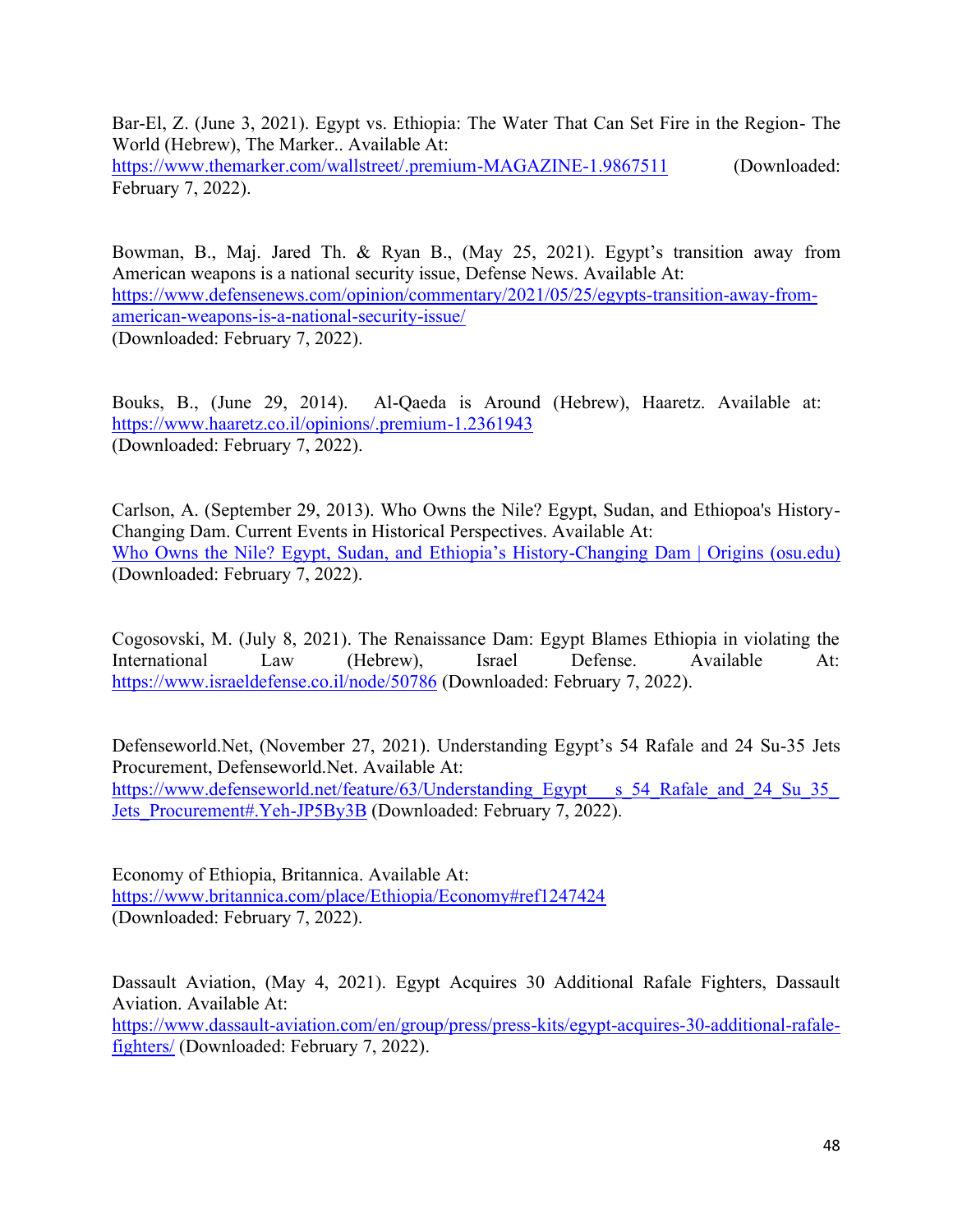El-Nahry, A. H. & R. Doluschitz, (2010). Climate Change and its Impacts on the Coastal Zone of the Nile Delta, Egypt, Environ, Earth Sci, Vol. 59, pp. 1497-1506.

(Egyptian) State Information Service, (October 23, 2021). Irrigation Minister Holds Talks Over Water-Linked Developments, (Egyptian) State Information Service. Available At: [https://www.sis.gov.eg/Story/159679/Irrigation-Minister-holds-talks-over-water](https://www.sis.gov.eg/Story/159679/Irrigation-Minister-holds-talks-over-water-linked-developments?lang=en-us)[linked-developments?lang=en-us](https://www.sis.gov.eg/Story/159679/Irrigation-Minister-holds-talks-over-water-linked-developments?lang=en-us) (Downloaded: February 7, 2022).

Globes/Wall Street Journal, (May 23, 2018). President Al-Sisi's Economic Empire (Hebrew), Globes/Wall Street Journal. Available At: <https://www.globes.co.il/news/article.aspx?did=1001237373> (Downloaded: February 7, 2022).

Hüsken, T., (2017). The practice and culture of smuggling in the borderland of Egypt and Libya, International Affairs, Vol. 93, No. 4, pp. 897-915. Doi:<https://academic.oup.com/ia/article-abstract/93/4/897/3897519>

Kim, B. & A. Helou, (February 1, 2022). Egypt inks \$1.7 billion deal for K9 howitzers from South Korea, Israel Defense- Land. Available At: [https://www.defensenews.com/land/2022/02/01/egypt-inks-17-billion-deal-for-k9-howitzers](https://www.defensenews.com/land/2022/02/01/egypt-inks-17-billion-deal-for-k9-howitzers-from-south-korea/)[from-south-korea](https://www.defensenews.com/land/2022/02/01/egypt-inks-17-billion-deal-for-k9-howitzers-from-south-korea/)/ (Downloaded: February 7, 2022).

Maher, M., (September 29, 2021). Navigating the Ongoing Grand Ethiopian Renaissance Dam Negotiations, Fikra Forum Policy Analysis. Available At: [https://www.washingtoninstitute.org/policy-analysis/navigating-ongoing-grand-ethiopian](https://www.washingtoninstitute.org/policy-analysis/navigating-ongoing-grand-ethiopian-renaissance-dam-negotiations)[renaissance-dam-negotiations](https://www.washingtoninstitute.org/policy-analysis/navigating-ongoing-grand-ethiopian-renaissance-dam-negotiations) (Downloaded: February 7, 2022).

Maariv/Reuters, (July 19, 2021). The Struggle between Ethiopia and Egypt Escalates: The Filling of the Renaissance Dam had Begun for the Second Time (Hebrew), Maariv/Reuters. Available At: <https://www.maariv.co.il/news/world/Article-854014> (Downloaded: February 7, 2022).

McCann, J., (1981). Ethiopia, Britain, and Negotiations for the Lake Tana Dam, 1922-1935, The International Journal of African Historical Studies, Vol. 14, No. 4, pp. 667-699

El-Nahry, A. H. & R. Doluschitz, (2010). Climate Change and its Impacts on the Coastal Zone of the Nile Delta, Egypt, Environ, Earth Sci, Vo. 59, pp. 1497-1506.